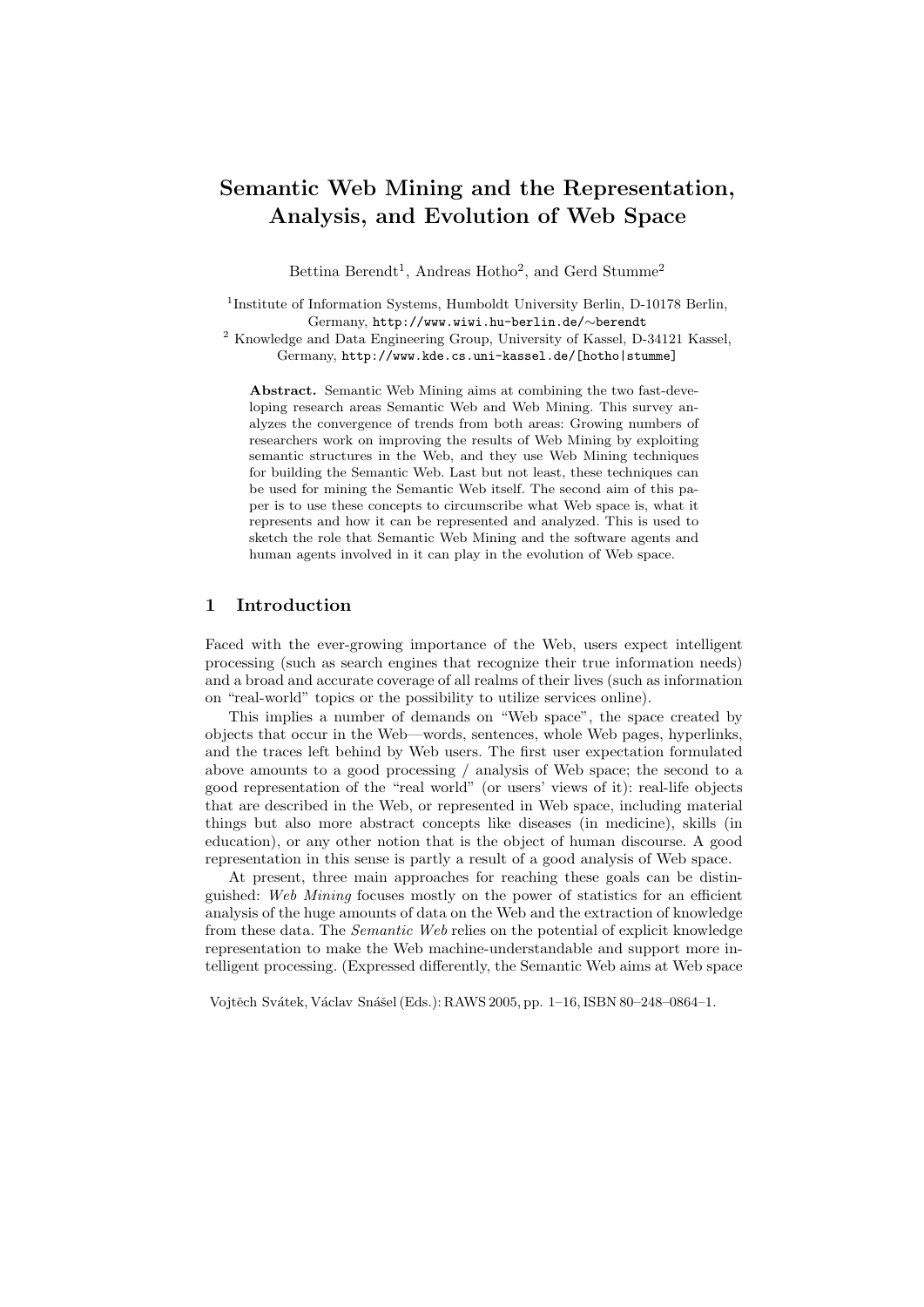being a formal representation of the worlds that are usually represented informally in today's Web.) We proposed the term Semantic Web Mining to denote the combination of these two approaches: The use of semantics to improve mining, and the use of mining to create semantics and thus further the evolution of Web space. This includes, of course, the mining of the Semantic Web itself.

When we organized the first Semantic Web Mining workshop in 2001 [91], there were already a large number of algorithms, tools, and application studies that demonstrated the usefulness of this combination; and their number has risen steadily. Many papers presented at the current workshop, "Representation and Analysis of Web Space", present methods or applications that can be subsumed under Semantic Web Mining.

Therefore, the first aim of this paper is to give a brief overview of important trends in Semantic Web Mining. This is the topic of Sections 2–4, which are based on [13, 10].

The second aim of the paper, and the topic of Section 5, is to consider some future directions that are particularly relevant for an improved understanding and design of Web space, and to show their relations to Semantic Web Mining.

The first direction is a (partial) shift of activity and control: the transition from the Web as a document store to the Web as a collaboration environment in which everyone contributes their knowledge. The current blogs boom as well as large-scale collaborative undertakings like the Wikipedia are just two encouraging signs that this vision may not be as utopic any more as it used to be.

The second is a shift of interest. Apart from the above-mentioned perception of the Web as a tool to handle individual, social, business, and academic life, there is increasingly also the desire to understand the medium Web itself, its dynamics, and its impact on "real life" (such as the self-censorship of dominant search engines in response to political pressure). One may argue that this emerging interest only reflects the Web's becoming a part of real life itself and thus a confluence of Web space and what it represents. Nonetheless, this view brings with it many new formal and semantic challenges.

# 2 Semantic Web Mining: Goals and Foundations

Semantic Web Mining aims at combining the two areas Semantic Web and Web Mining by using semantics to improve mining and using mining to create semantics. Last but not least, these techniques can be used for mining the Semantic Web itself.

In the past few years, there have been many attempts at "breaking the syntax barrier" on the Web. A number of them rely on the semantic information in text corpora that is implicitly exploited by statistical methods. Some methods also analyze the structural characteristics of data; they profit from standardized syntax like XML. In this paper, we concentrate on markup and mining approaches that refer to an explicit conceptualization of entities in the respective domain. These relate the syntactic tokens to background knowledge represented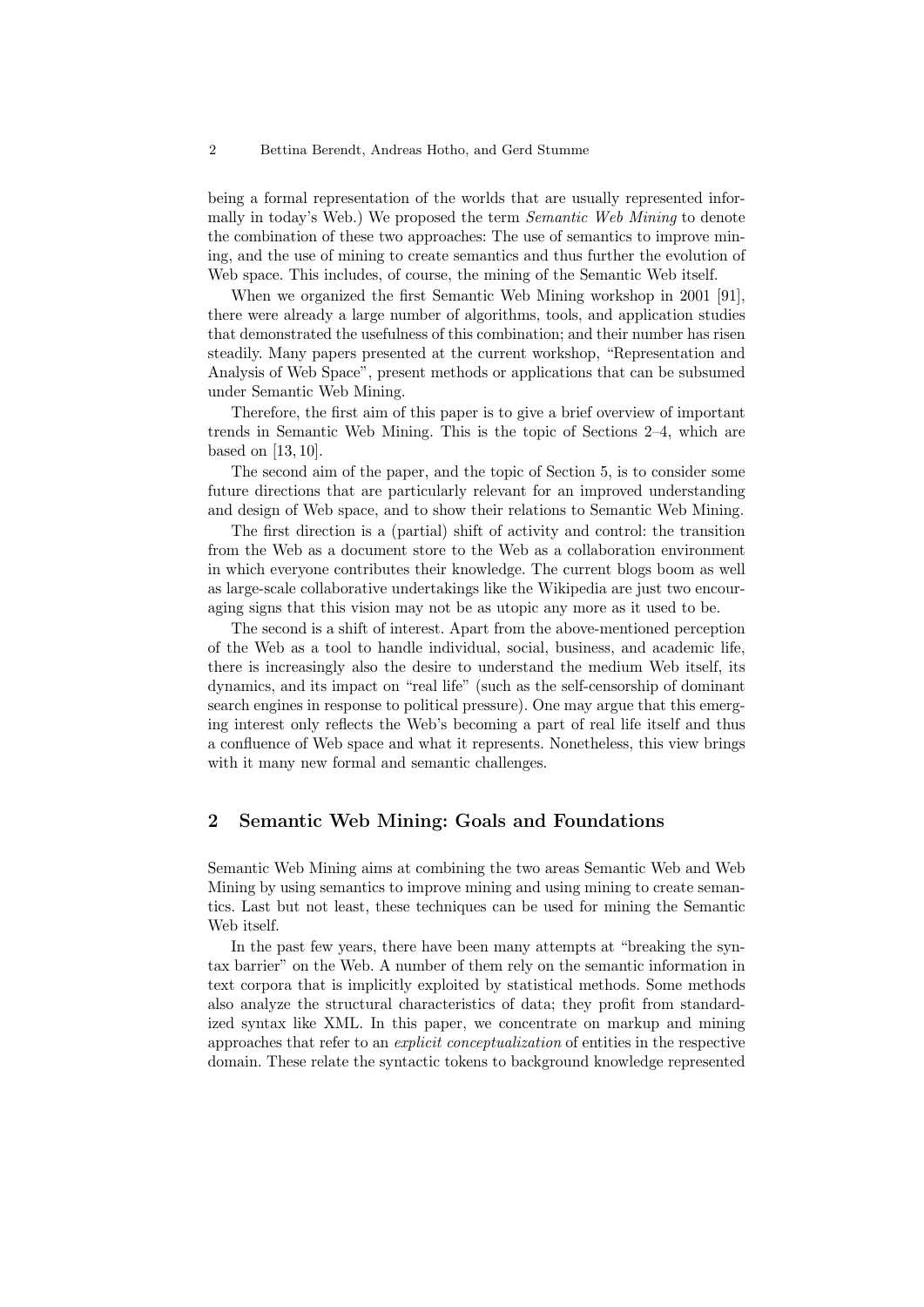in a model with formal semantics. When we use the term "semantic", we thus have in mind a formal logical model to represent knowledge.

#### 2.1 The analysis of Web space: Web data and Web Mining

Web mining is the application of data mining techniques to the content, structure, and usage of Web resources. Three areas of Web mining are commonly distinguished: content mining, structure mining, and usage mining [98, 62, 87]. In all three areas, a wide range of general data mining techniques, such as association rule discovery, clustering, classification, and sequence mining, are employed and developed further to reflect the specific structures of Web data and the Webrelated application questions. Typical tasks include document classification and clustering, data mining for information extraction, network analysis for document ranking, usage mining for dynamic personalization, system adaptation, or modelling networks of users. Recent overviews of Web mining methods and applications are given in [10, 87]; recent textbooks include [7, 19].

Learning methods construct models from samples of structured data. Most methods are defined for samples in which each case is defined as values of a fixed set of features. In Web content mining (which is usually text mining), documents are cases, and a feature-value representation of a document must be constructed. A standard approach is to treat words as features and word occurrences as values. This requires a number of preprocessing steps like tokenization, stemming, the removal of stopwords and formatting elements, synonym merging, etc. In addition, other features of documents can be used (for example, length, occurrence of numbers, number of images).

The hyperlinks induce a graph structure on the set of Web pages. Based on the observation that a hyperlink, like a citation in scientific work, usually represents a "vote of confidence", this hyperlink structure is used to identify pages of high quality. (Citations of the type "The book/Web page XYZ is totally wrong" are the exception and are generally ignored.) One example is the PageRank algorithm [16] that is implemented in the Google search engine. It defines the importance of a Web page in a site based on the number of links from other important sites. HITS [59] follows a similar scheme, but differentiates between two types of pages. An "authority" is a page which is pointed to from many important hubs, and "hubs" are pages pointing to many important authorities.

Depending on the application and the questions of analysis, different data are recorded in user logs and analyzed in usage mining. At the lowest level clicks on menu items and keystrokes can be recorded. At a higher level, commands, queries, entered text, drawings can be logged. The context in which user actions are observed can be the entire screen, a menu or other. The context can include textual documents. The content and usage of the Web can be viewed as single units but also as structures. The content consists of pieces that are connected to other pieces in several ways: by hyperlinks (possibly with labels), addresses, textual references, shared topics or shared users. Similarly, users are related by hyperlinks, electronic or postal addresses, shared documents, pages or sites.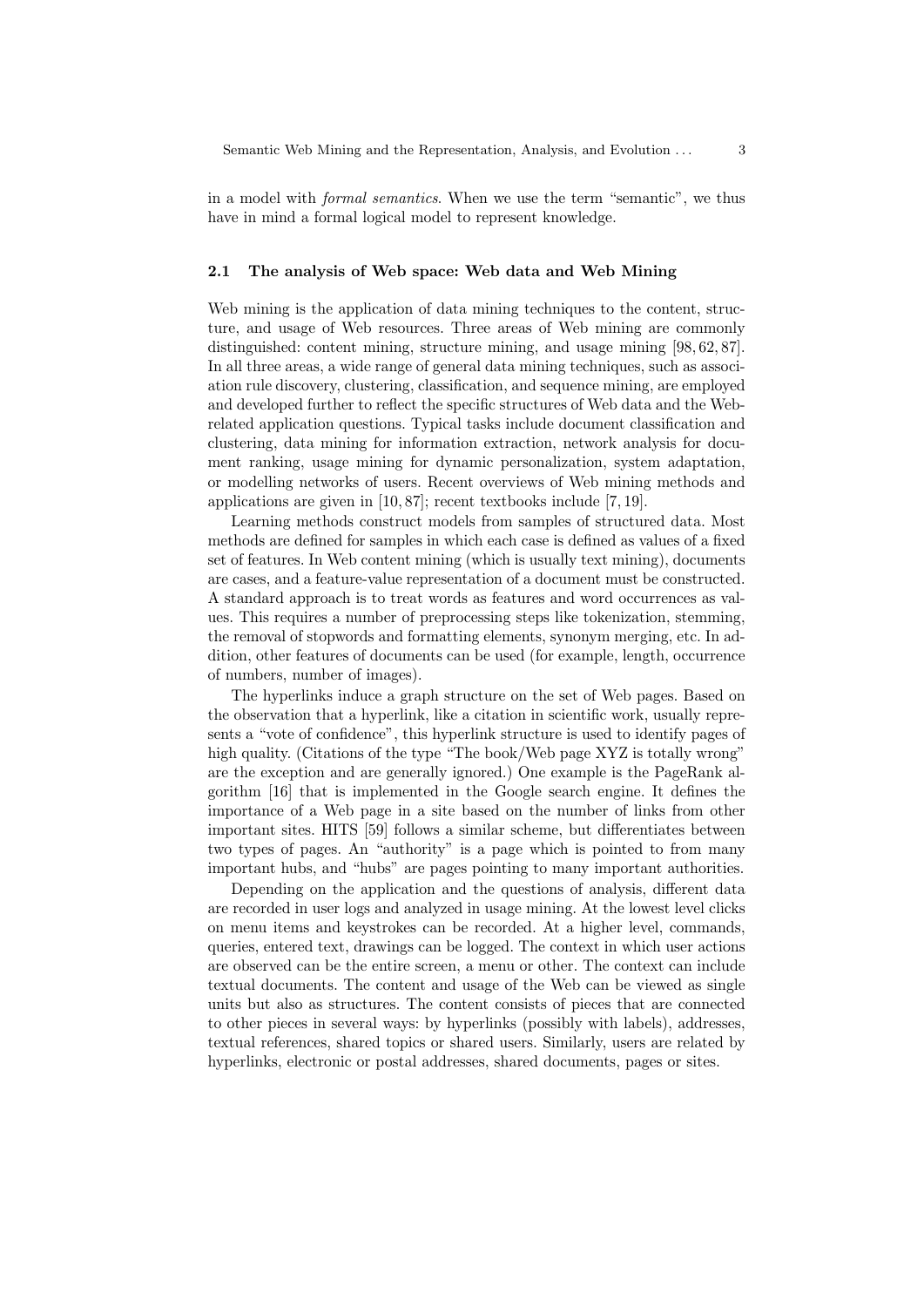Web usage mining is characterized by the need of an extensive data preparation. Web server data are often incomplete, missing a unique association between a user and her activities and a complete record of her activities.

One of the aims of the Semantic Web, discussed next, is to avoid the manifold problems of Web data interpretation by separating presentation from content.

# 2.2 The Semantic Web: Ontologies for representing (our views of) the world

Ontologies are at the core of the well-known layer structure for the Semantic Web (http://www.w3.org/DesignIssues/Semantic.html), providing the opportunity of representing arbitrary worlds. An ontology is "an explicit formalization of a shared understanding of a conceptualization" [40]. This high-level definition is realized differently by different research communities, but most definitions include a set of concepts, a hierarchy on them, and (n-ary) relations between concepts. The relations may be linked to one another by a relation hierarchy. Most of them also include axioms in some specific logic [90, 15]. Depending on whether one needs axioms or not, one can use OWL or RDF Schema to formalize ontologies that conform to the definition.

Ontologies are formed of concepts; Web pages usually describe concrete instances of these concepts in human-readable form. Metadata are the intermediates between these two representations; their objects (identified by URIs) can be seen as instances of the ontology concepts.

Tools for creating, learning, and maintaining ontologies and for building ontology-based applications include Protégé-2000 [79], KAON [15], and Sesame [54]. An extensive overview of ontology tools can be found in [39].

Besides the formal languages for the Semantic Web, ontologies for general use are developed. At present, there are mainly in practice two types of ontologies. The first type uses a small number of relations between concepts, usually the subclass relation and sometimes the part-of relation. Popular and commonly used are ontologies of Web documents, such as DMoz or Yahoo!, where the documents are hierarchically organized based on content (for example: "Computers" – "Data Formats" – "Markup Languages"). For each content topic (such as "XML" below "Markup Languages"), there is an ontology node, and this is associated with (usually several hundreds of) Web pages identified by their URLs.

The other kind of ontologies are rich with relations but have a rather limited description of concepts, usually consisting of a short definition. A well-known example of a general, manually constructed ontology is the semantic network WordNet (http://wordnet.princeton.edu) with 26 different relations (e.g., hypernym, synonym). For instance, the concept "bird" is connected to "animal" via "is a kind of" and to "wing" via "has part".

# 3 Extracting Semantics from the Web

Web Mining can help to learn structures for knowledge organization (e.g., ontologies) and to provide the population of such knowledge structures.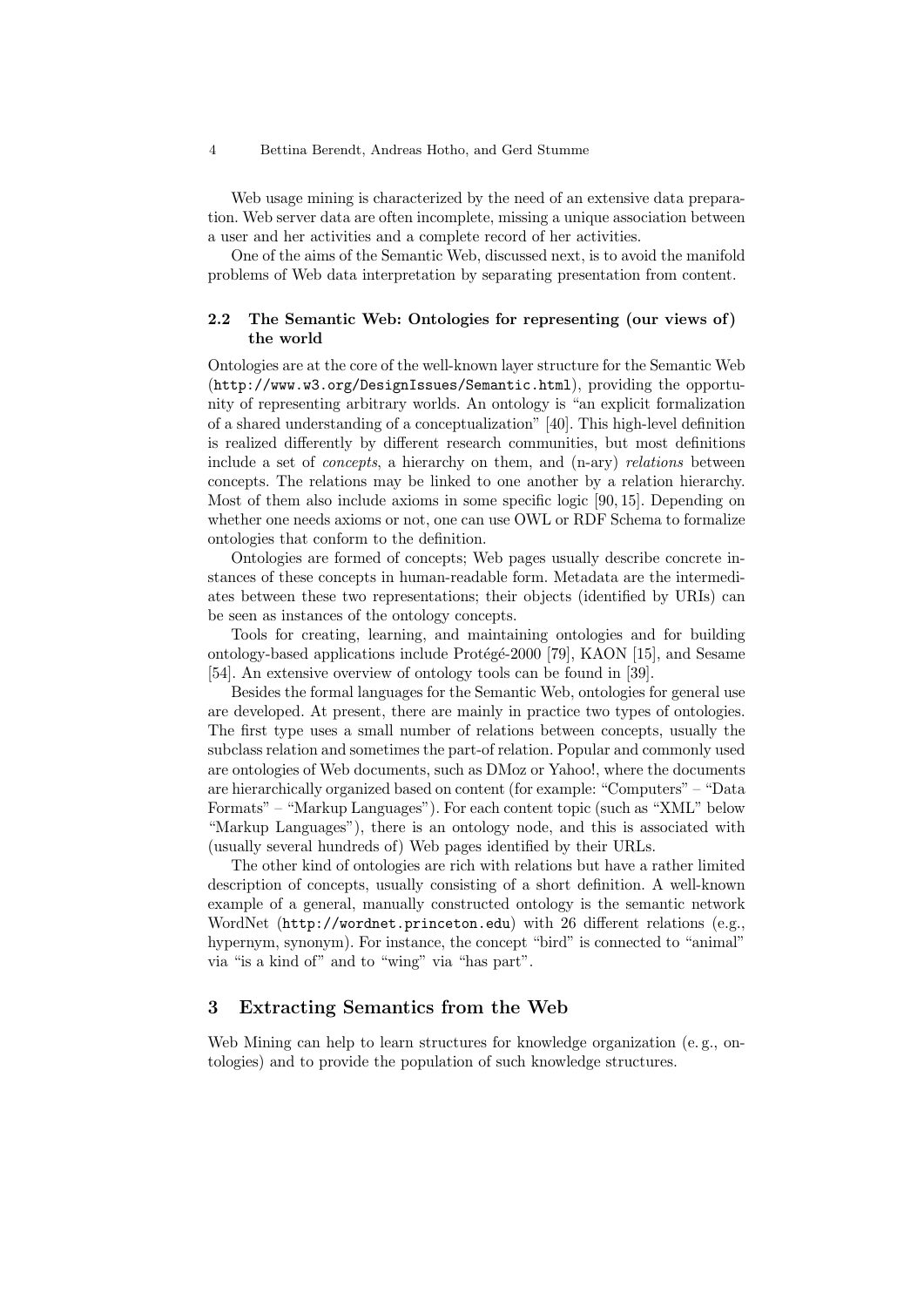It should be noted that all approaches discussed here are semi-automatic, assisting the knowledge engineer in her task. In order to obtain high-quality results, one cannot replace the human in the loop, as there is always a lot of tacit knowledge involved in the modeling process [18]. A computer will never be able to fully consider background knowledge, experience, or social conventions. If this were the case, the Semantic Web would be superfluous, since then machines like search engines or agents could operate directly on conventional Web pages. The overall aim of our research is thus not to replace the human, but rather to provide her with more and more support.

Ontology Learning Extracting an ontology from the Web is a challenging task; engineering the ontology by hand is expensive. In [70], the expression  $Ontology$ Learning was coined for the semi-automatic extraction of semantics from the Web. There, machine learning techniques were used to improve the ontology engineering process and to reduce the effort for the knowledge engineer.

Ontology learning exploits many existing resources including texts, thesauri, dictionaries, and databases. It builds on techniques from Web content mining, and it combines machine learning techniques with methods from fields like information retrieval [68] and agents [95], applying them to discover the 'semantics' in the data and to make them explicit. The techniques produce intermediate results which must finally be integrated in a machine-understandable format, e. g., an ontology.

Ontology learning is related to the fully automated extraction of relations like hypernymity/hyponymity from text (see [37] for a Web-scale implementation that takes advantage of the massive redundancy of the Web and employs machine learning for choosing which patterns to accept). Again, from the point of view of Semantic Web Mining, the obtained patterns need to be checked for correctness in order to integrate them into an ontology under construction.

A particular challenge lies in the enrichment of an existing ontology with explicit semantics like WordNet by statistical information that is given semantic meaning [78]. Mining can supplement taxonomies with new categories (cf. [3] for an extension of Yahoo!), and it can help build new taxonomies [61].

Mapping and Merging Ontologies The growing use of ontologies leads to overlaps between knowledge in a common domain. Domain-specific ontologies are modeled by multiple authors in multiple settings. These ontologies lay the foundation for building new domain-specific ontologies in similar domains by assembling and extending multiple ontologies from repositories.

The process of ontology merging takes as input two (or more) source ontologies and returns a merged ontology. Manual ontology merging using conventional editing tools without support is difficult, labor-intensive, and error-prone. Therefore, several systems and frameworks for supporting the knowledge engineer in the ontology merging task have recently been proposed. Overviews of approaches and tools are given in [80, 81]. These approaches rely on syntactic and semantic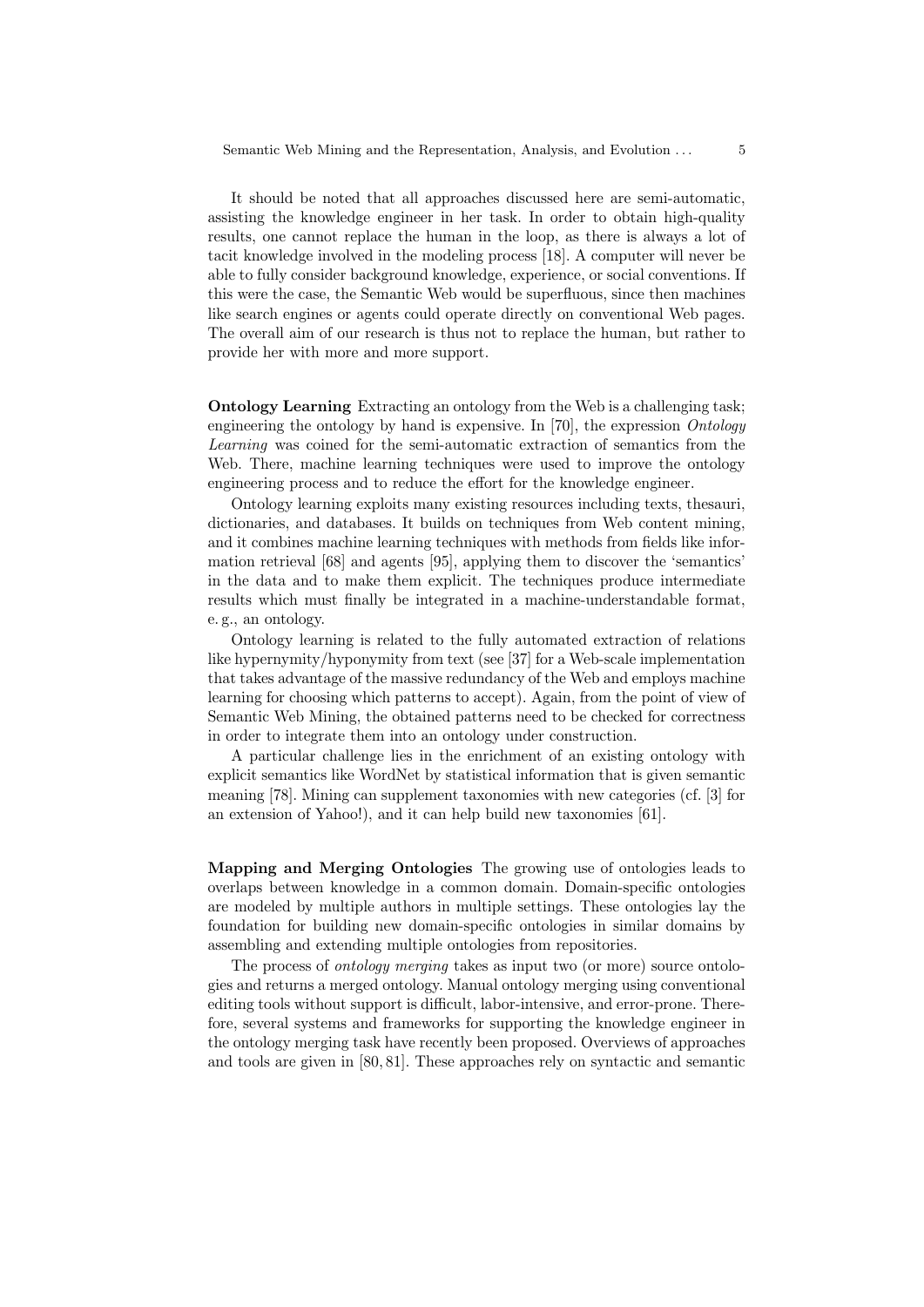matching heuristics which are derived from the behavior of ontology engineers confronted with the task of merging ontologies.

Ontology mapping is the assignment of the concepts of one ontology and their instances to the concepts of another ontology. This could be useful, for example, when one of several ontologies has been chosen as the right one for the task at hand. The instances can simply be classified from scratch into the target ontology; alternatively, the knowledge inherent in the source ontology can be utilized by relying on the heuristic that instances from one source concept are likely to also be classified together in one concept of the target ontology [99].

An alternative to merging/mapping ontologies is to collect a 'corpus of representations' [41] and to select the right one according to the task at hand. In Section 5, some of the issues arising from the availability of multiple ontologies are discussed further.

Instance Learning Even if ontologies are present and users manually annotate new documents, there will still be old documents containing unstructured material. In general, the manual markup of every produced document is impossible. Also, some users may need to extract and use different or additional information from the one provided by the creator. To build the Semantic Web, it is therefore essential to produce automatic or semi-automatic methods for extracting information from Web-related documents as instances of concepts from an ontology, either for helping authors to annotate new documents or for extracting additional information from existing unstructured or partially structured documents.

A number of studies investigate the use of content mining to enrich existing conceptualizations behind a Web site. For example, text categorization techniques can be used to assign HTML pages to categories in the Yahoo hierarchy [77]. This can reduce the manual effort for maintaining the Yahoo Web index.

Information Extraction from texts (IE) is one of the most promising areas of Natural Language Technologies (see, e. g., [31]). IE is a set of automatic methods for locating important facts in electronic documents for subsequent use. IE techniques range from the extraction of keywords from pages' text using the tf.idf method known from Information Retrieval, via techniques that take the syntactic structures of HTML or natural language into account, to techniques that extract with reference to an explicitly modeled target structure such as an ontology (for a survey, see [65]). Interactive techniques that help human annotators by highlighting etc. are a good supplement to IE for document analysis and related tasks, e.g., [48, 32, 43]. In [46, 47], machine learning techniques were used for the semi-automatic annotation of web services.

Using existing conceptualizations as ontologies and for automatic annotation For many sites, an explicit domain model for the generation of web pages already exists as a database or in a Content Management System. These existing formalizations can be (re-)used for semantic markup and mining, e.g. [12]. In [44], "deep annotation" derives mappings between information struc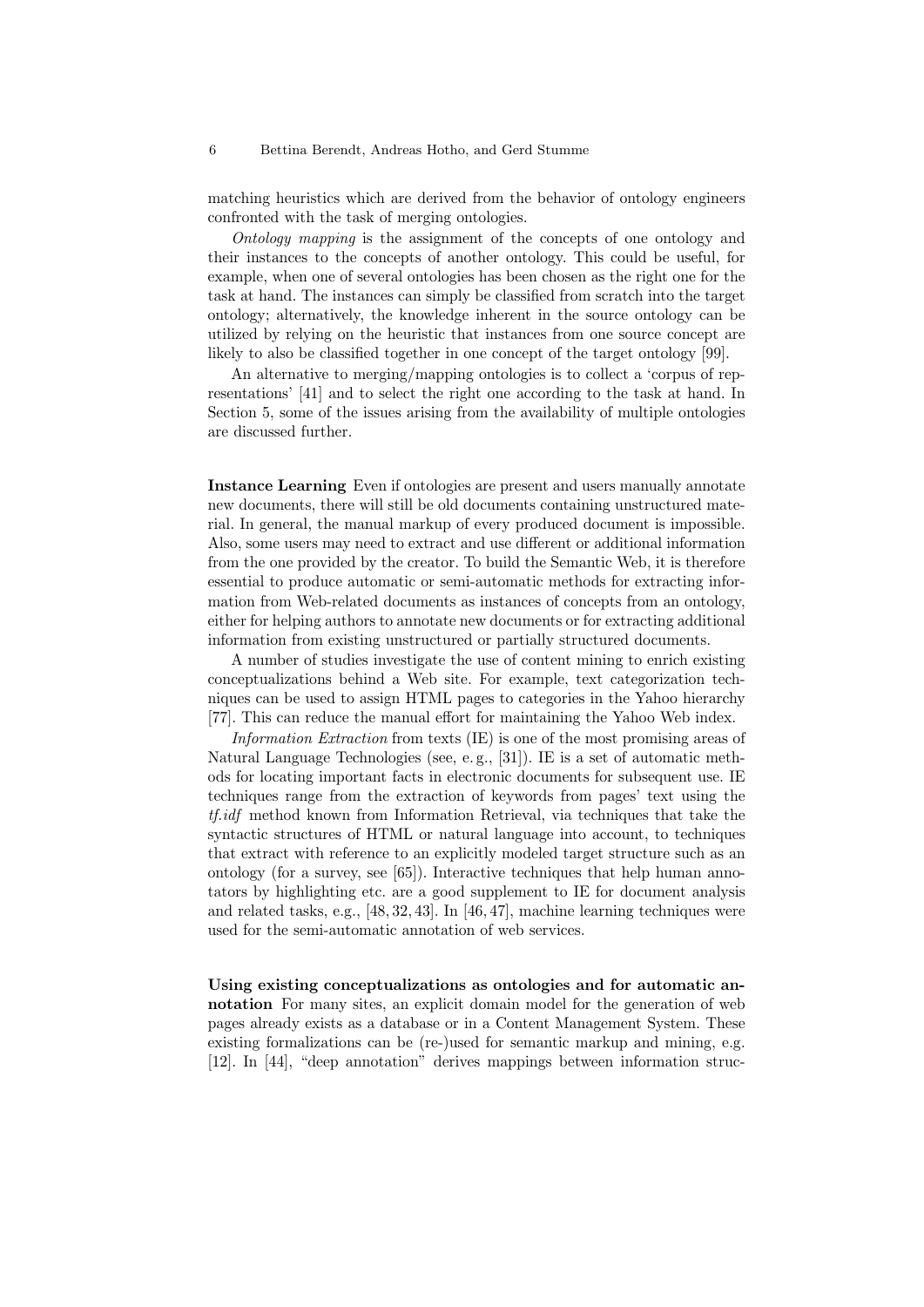tures. These mappings are used for querying semantic information stored in the database underlying the web site.

Semantics created by structure As we have discussed in Section 2.1, the results of the analysis of Web page linkage by Web usage mining create a ranking of relevance. Another kind of knowledge that may be inferred from structure is a similarity between pages, useful for the popular browser application "Find similar pages" (to one that has been retrieved by browsing or search); see [33] for the use of co-citation analysis, the observation that pages which are frequently cited together from other pages are often related. These techniques structure the set of pages, but they do not classify them into an ontology.

In contrast, the hyperlink structure within pages lends itself more directly to classification. An ontology of page functions ("head", "navigation", and "content" pages), and a classification of pages into these categories based on their textual and hyperlink content, is proposed in [30, 84]. The structure of withinpage markup may also help in extracting page content: concentrating on page segments identified by reference to the page's DOM (document object model, or tag tree) can serve to identify the main content of a page [19, pp. 228ff.] and to separate it from "noise" like navigation bars, advertisements, etc. [96].

Semantics created by Usage The preceding discussion has implicitly assumed that content exist independently of its usage. However, a large proportion of knowledge is socially constructed. Thus, navigation is not only driven by formalized relationships or the underlying logic of the available Web resources. Rather, it "is an information browsing strategy that takes advantage of the behavior of like-minded people" ([22, p.18]). Collaborative filtering and related approaches serve to learn relations of "relatedness" between items ("People who liked/bought this book also looked at ..."). How can this be extended to learning more semantically specific information?

Navigational traces may be used to learn content categories. In [97], navigation is described by hidden Markov models, with the hidden states being page categories, and the observed request events being instances of them. Semantic labels (such as "sports pages") must be assigned to a state manually.

Based on frequent paths through a site and the keywords extracted from the pages along the path, the intended goal or "information scent" that was followed can be identified [24, 23]. The information scent is a set of weighted keywords, which can be inspected and labeled more concisely using an interactive tool. Thus, usage creates a set of information goals users expect the site to satisfy (for an empirical validation, see [25]).

Keywords that occur in pages or along paths can also be processed further to extract hidden semantic commonalities (latent semantic indexing and related techniques, cf. [55] for an application to usage mining); the identification of semantics as defined in this paper then requires further processing.

User interest in a site's concepts is measured by the frequency of accesses to pages that deal with these concepts in [88]. They use these data for ontology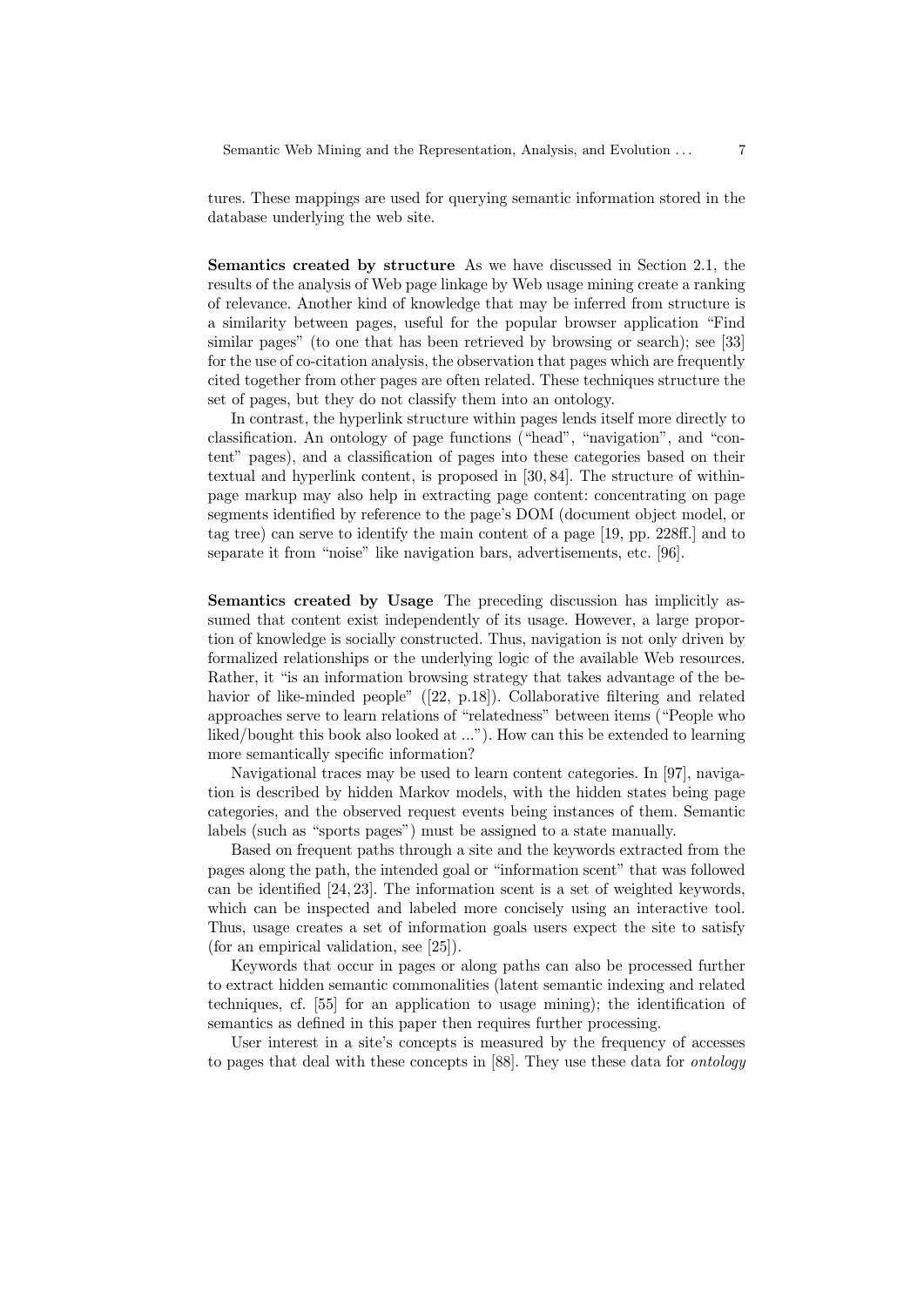evolution: extending the site's coverage of high-interest concepts, and deleting low-interest concepts, or merging them with others.

The combination of implicit user input (usage) and explicit user input (search engine queries) can contribute further to conceptual structure. User navigation has been employed to infer topical relatedness, i.e. the relatedness of a set of pages to a topic as given by the terms of a query to a search engine ("collaborative crawling" [1]). A classification of pages into "satisfying the user defined predicate" and "not satisfying the predicate" is thus learned from usage, structure, and content information. An obvious application is to mine user navigation to improve search engine ranking [56, 58].

Many approaches use a combination of content and usage mining to generate recommendations. For example, in content-based collaborative filtering, textual categorization of documents is used for generating pseudo-rankings for every user-document pair [75]. In [83], ontologies, IE techniques for analyzing single pages, and a user's search history together serve to derive recommendations for query improvement in a search engine.

# 4 Using Semantics for Web Mining and Mining the Semantic Web

Semantics can be utilized for Web Mining for different purposes. Some of the approaches presented in this section rely on a comparatively ad hoc formalization of semantics, while others can already exploit the full power of the Semantic Web. The Semantic Web offers a good basis to enrich Web Mining: The types of (hyper)links are now described explicitly, allowing the knowledge engineer to gain deeper insights in Web structure mining; and the contents of the pages come along with a formal semantics, allowing her to apply mining techniques which require more structured input. Because the distinction between the use of semantics for Web mining and the mining of the Semantic Web itself is all but sharp, we will discuss both in an integrated fashion.

Content and Structure Mining In [50], ontologies are used as background knowledge during preprocessing, with the aim of improving clustering results. We preprocess the input data (e. g., text) and apply ontology-based heuristics for feature selection and feature aggregation. Resulting improvements in clustering and classification, using WordNet as the background ontology, are described in [52, 14].

In [78], the general-purpose WordNet is used to improve ontology learning from text in specialized domains, and the learned concepts are added as refining subtrees to that base ontology.

Ontology-based search hierarchies of concepts and multiple search paths, together with conceptual clustering, are used to facilitate the customized access to email [29] and courseware material that is stored in a peer-to-peer network (http://edutella.jxta.org). A combination of this approach based on Formal Concept Analysis with text clustering is presented in [51].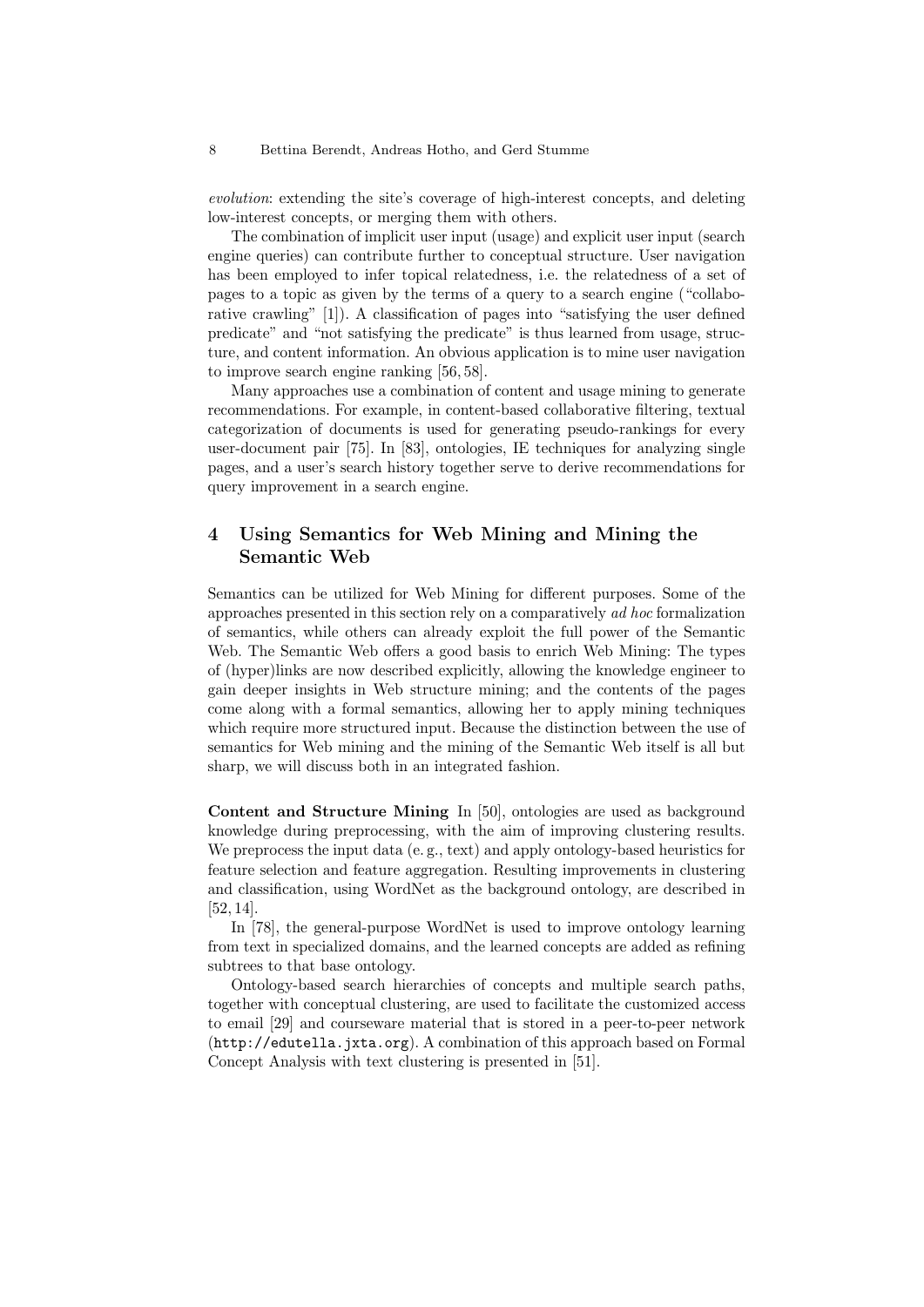Knowledge-rich approaches in automatic text summarization (cf. [72, 73, 53]) aim at maximizing the information within a minimal amount of text. They are closely related to web content mining using semantics because in both Web content mining and text summarization, natural language text needs to be mapped into an abstract representation. This abstract is often represented in some logic, and it is used to improve the results of text summarization. We expect that techniques for automatic text summarization will play an important role in Semantic Web Mining.

Web structure mining can also be improved by taking content into account. The PageRank algorithm mentioned in Section 2.1 co-operates with a keyword analysis algorithm, but the two are independent of one another. So PageRank will consider any much-cited page as 'relevant', regardless of whether that page's content reflects the query. By also taking the hyperlink anchor text and its surroundings into account, CLEVER [20] can more specifically assess the relevance for a given query. The Focused Crawler [21] improves on this by integrating topical content into the link graph model, and by a more flexible way of crawling. The learning Intelligent Crawler [2] extends the Focused Crawler, allowing predicates that combine different kinds of topical queries, keyword queries, or other constraints on the pages' content or meta-information (e.g., URL domain). Ontology-based focused crawling is proposed by [69].

Usage Mining Web usage mining benefits from including semantics into the mining process for the simple reason that the application expert as the end user of mining results is interested in events in the application domain, in particular user behavior, while the data available—Web server logs—are technically oriented sequences of HTTP requests. The key idea lies in formulating ontologies of atomic application events (AAEs), specifying how page requests instantiate one or more AAEs, and formalizing complex application events (CAEs), usually as sequences or regular expressions of AAEs. The occurrence of atomic or complex AE patterns in the data is then detected using mappings from usage data to AEs. A detailed formalization and literature overview are given in [11].

In the analysis and evaluation of user behavior, it must be kept in mind that different stakeholders have different perspectives on the usage of a site, which leads them to investigate different processes (complex application events) and also makes them consider different user actions 'correct' or 'valuable'. Recently, frameworks have been proposed for capturing different processes [67, 92, 4] and perspectives [76].

Closing the Loop One of the key promises of Semantic Web Mining is that all newly gained knowledge about Web space is represented formally. This means that this knowledge can be fed back into the human-machine system, presenting the next user (or the same user next time) with a richer representation of the world and of Web space.

In [13], we have described one out of many possible combinations of the approaches presented in the previous sections. The goal is to take a set of Web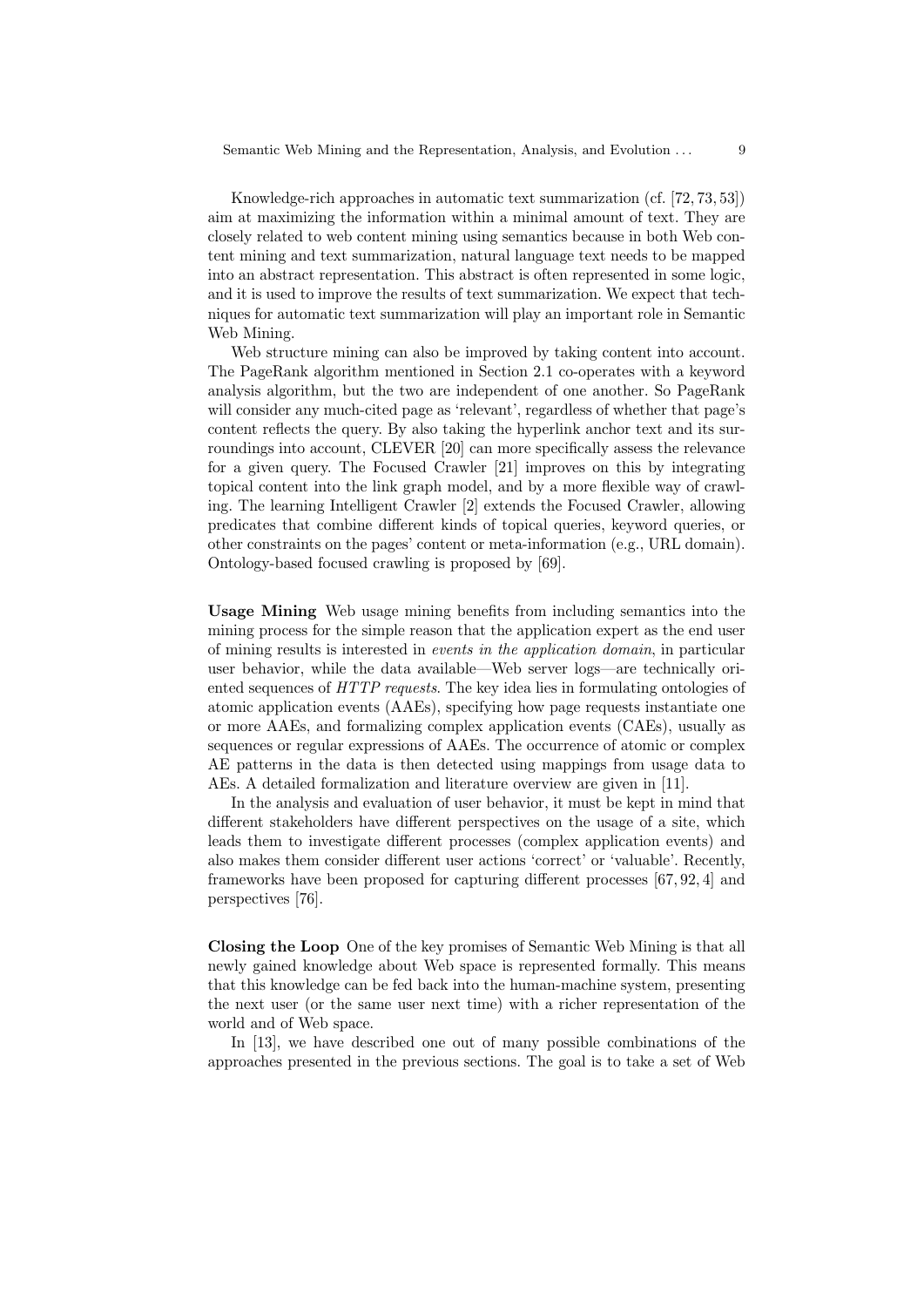pages from a site and to improve them for both human and machine users: (a) to generate metadata that reflect a semantic model underlying the site, (b) to identify patterns both in the pages' text and in their usage, and, based on these insights, to improve information architecture and page design. To achieve these goals, we have proposed a series of steps in which we

- employ mining methods on Web resources to generate semantic structure (learning and filling the ontology),
- employ mining methods on the resulting semantically structured Web resources to generate further structure,
- at the end of each step, feed these results back into the content and design of the Web pages themselves (visible to human users) and/or their metadata and the underlying ontology (visible to machine users).

# 5 Semantic Web Minng in Context: An Outlook

Web mining and mass collaboration Semantics can be created by learning from people's externalized knowledge (texts, structure between texts, and behaviour), but first, there are many areas that still defy this approach and that require the elicitation of contextualized human input as a starting point, and second, combining information obtained from documents and obtained by asking may greatly improve quality. Examples include the labelling of non-textual material such as pictures for purposes such as multimedia retrieval, paraphrasing or translating natural language for purposes such as question answering, or collecting commonsense knowledge. A paid staff of specially-qualified experts is expensive, and manual input is error-prone if done by only one person.

The phenomenal success of mass collaboration of volunteer contributors in such diverse areas as open source software (e.g., Linux), ontology creation (e.g., the Open Directory Project), or joint authorship (e.g., Wikipedia) has spawned a number of large-scale projects that collect knowledge and/or metadata. A particularly interesting observation is a recent confluence of methodology between mining-based Web-scale knowledge collection on the one hand and mass-collaboration-based efforts on the other.

(1) Ontology learning from large text corpora rests on simple templates, often based on Hearst's [45] seminal work on extracting hyponym/hyperonym relations ("cities such as London, Paris, and Tokyo", "collies, dachshunds, and other dogs", ...), e.g., [37]. As linguists point out, there are many other naturallanguage patterns for extracting interesting relations between concepts, propositional attitudes, etc. [93]. However, template-based learning from texts may fail for certain relations (reported for meronymity in [45]) or for certain domains ("is a" is too generic for technical domains and must be replaced by other templates better suited to a corpus of definitions, [78]). Similarly, systems that learn from volunteer contributors' input generally ask directly for input to templates (e.g., ontology learning in nontechnical domains [89], commonsense knowledge [86], paraphrases in a restricted commonsense domain [27], or knowledge in a technical domain [85]). In [35], users are enlisted for a wide range of tasks to support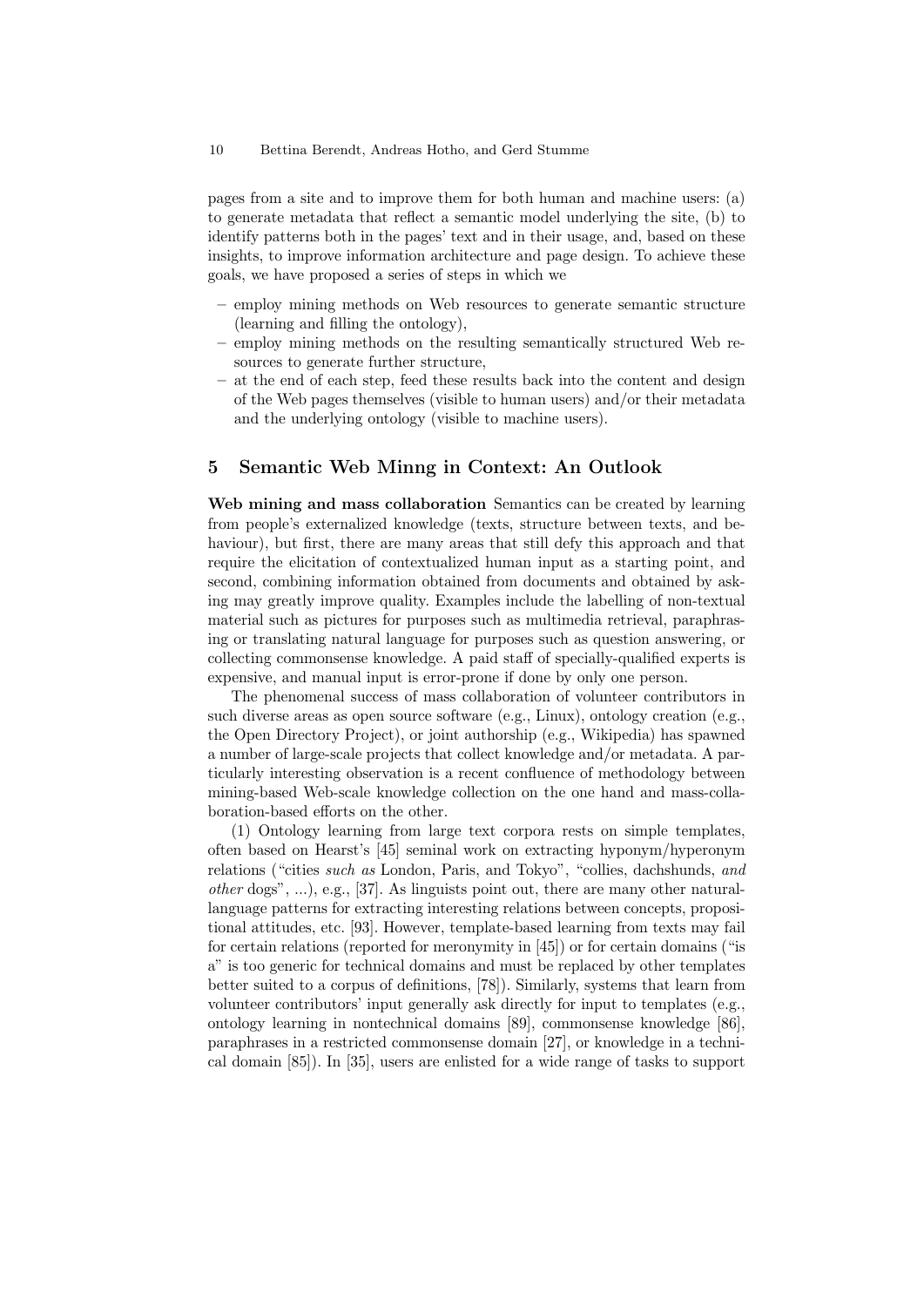information integration: They provide training data and domain knowledge, and they verify tool predictions.

(2) Quality control has to remove inconsistencies and errors and deal with multiple occurrences of the same piece of knowledge. To this end, statistical as well as symbolic inference mechanisms are employed: pointwise mutual information [37, 93], equality of answers between two or more anonymous contributors (which is statistically extremely rare in a large search space) [94, 27], Bayesian inference aggregation [85], and various forms of propositional/predicate inference [89, 86]. A manual evaluation of commonsense knowledge collected from volunteers [28] suggests that measures similar to association rules' high support and low confidence are indicators of high-quality contributions.

An interesting alternative to count-based evaluations of contributions are reputation systems and trust networks, which are fed by system-generated tests [35] or by explicit user ratings (www.bibserv.org, see [85]). This mechanism can be said to resemble focused crawling in mining-based semantics creation. As [82] point out, the issue of trust arises on all levels, including the trust in or usefulness of ontologies. They propose a system to obtain this "second-level Semantic Web knowledge" from volunteers that uses many of the ideas mentioned above, but also point out that an infinite regress (who will rate the raters) must be avoided.

Incentives for participation and good user interfaces are crucial for getting volunteers' contributions, and they are extensively discussed in the articles in [26]. Games give very good incentives, e.g., [94, 27]; in domains that are inherently less "fun" such as Web search or scientific writing, domain-related useful payoffs are needed [35, 8]. In addition, if knowledge collection and use are to become truly global and open for everyone, the impact of individual differences must be considered. This includes the impact of language and culture on usage [64, 63] and on other motivational factors.

Indeed, mass collaboration may be required to address a phenomenon that belies the very idea of the Semantic Web: "Even today (and the situation will get only worse), it is often easier to develop a new ontology from scratch than to reuse someone else's ontology that is already available" [82, p. 56], an observation that is also supported by the generally extremely low ontology ranks (number of references from other ontologies in the repository) displayed in the search engine Swoogle (swoogle.umbc.edu, [34]).

# Web structure and evolution – towards a representation of Web space While the Semantic Web's primary focus was on better (i.e. more machineunderstandable) representations of "the real world", the past few years have witnessed a rising interest in the Web itself and the dynamics of this medium. Most analyses have focused on structural characteristics of Web subgraphs and

their implications. For example, Web Communities are defined by being a graph clique, but are also considered to identify systems of semantically interconnected content, user interests, and users [38], and their evolution changes Web space.

If one wants to model Web space at this more semantic level that also captures the meaning of second-level entities like Web Communities, the first challenge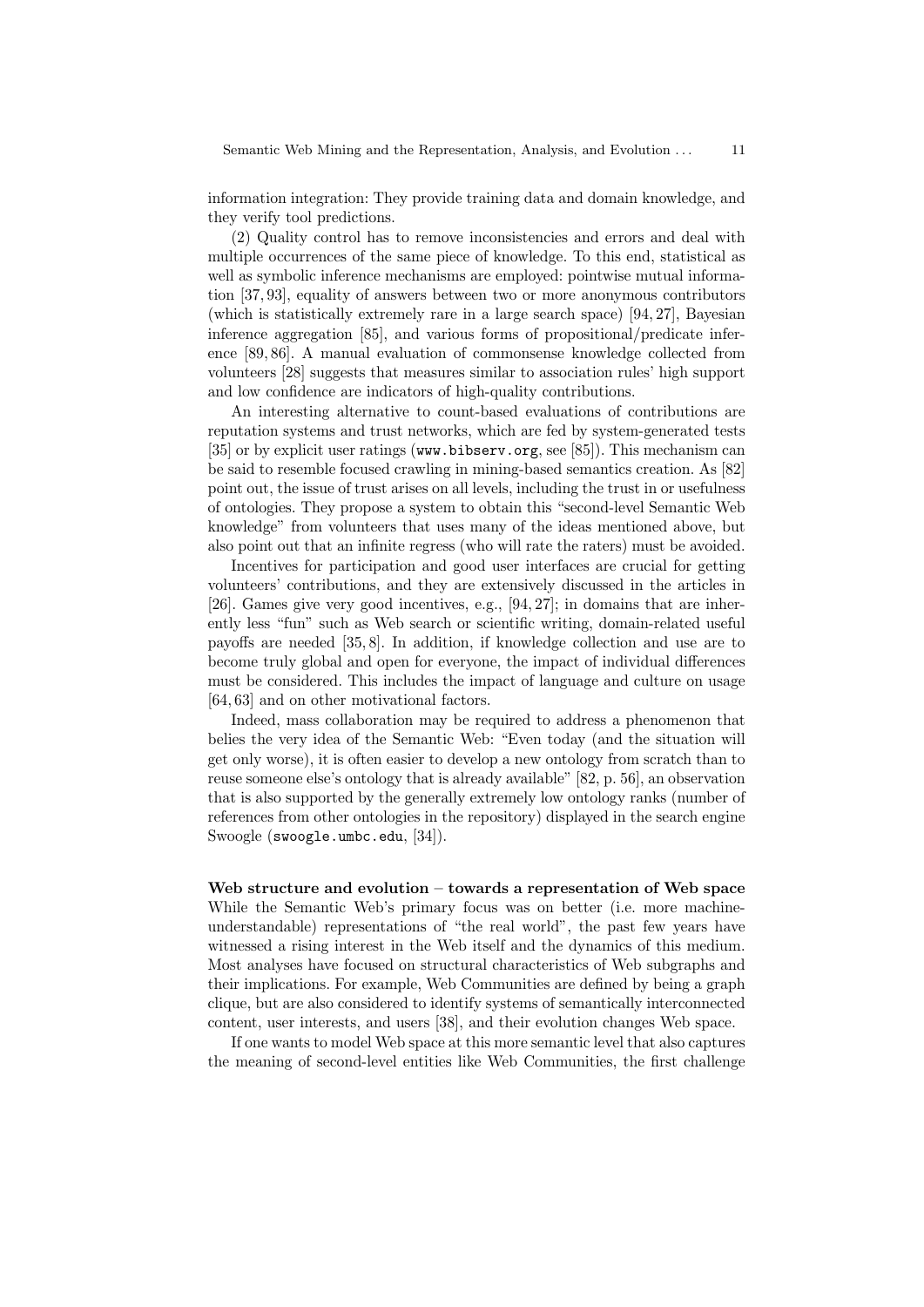consists of defining an ontology to describe these entities, their attributes, and the relations between them. One of the most encompassing proposals in this field has been made by [17]. They distinguish a MAIN component of the Web (the sites that are in the strongly connected component of the connectivity graph of sites), IN (sites that can reach MAIN but cannot be reached from MAIN), OUT (sites that can be reached from MAIN but not vice versa), TENTACLEs of IN or OUT, TUNNELs between IN and OUT, and ISLANDs (unconnected sites). This classification is based on structure like the page classification described in Section 3, and like that one, it is linked to function (for example, typical ISLANDs are eCommerce sites that apparently try to avoid linking to competitors).

This model has been subjected to a large-scale empirical evaluation with respect to the Chilean Web [5, 6]. The site classification was extended slightly, and the components were investigated with respect to features derived from the sites and the pages that constitute the components, in particular age- and freshness-related features ("the kernel of the Web comes mainly from the past" [5, p. 8]), the relation between the structural features that define the components and the average hubness and authority of their sites. In addition, movements of sites between the components have been described, showing for example that the main growth of the Web is in the ISLANDS component, but that this component also has the largest incidence of site death, followed by OUT. On the other hand, MAIN is quite stable but growing over the years, which may indicate a more mature Web. It grows mainly from OUT or NEW sites.

This study focusses on the description of states and changes, and the authors speculate that "perhaps there are no formal processes behind [these dynamics] and [the current movements are] just a transient phase" [6, p. 7]. This presumption could be reconsidered in the light of recent studies that model and simulate different citation / linkage "cultures" and show their effects on network structure (see www.kinf.wiai.uni-bamberg.de/COM and [71]), demonstrating that there is substantial scope for formal and semantic models of citation, reference, and their impact on Web space and its dynamics.

Summary and Outlook In this paper, we have studied Semantic Web Mining, the combination of the two fast-developing research areas Semantic Web and Web Mining. We expect that in the future, Web mining methods will increasingly treat content, structure, and usage in an integrated fashion in iterated cycles of extracting and utilizing semantics, to be able to understand and (re)shape the Web. Among those iterated cycles, we expect to see a productive complementarity between those relying on semantics in the sense of the Semantic Web, and those that rely on a looser notion of semantics.

While the latter have the advantage that they can operate without human intervention, at Web scale, and (sometimes) in real time, approaches that involve explicit semantics and human quality control are needed in high-commitment domains that require correct and exhaustive knowledge (such as science or business). In addition, an explicit conceptualization enables people and programs to explain, reason, and argue about meaning and thus rationalize their trust, or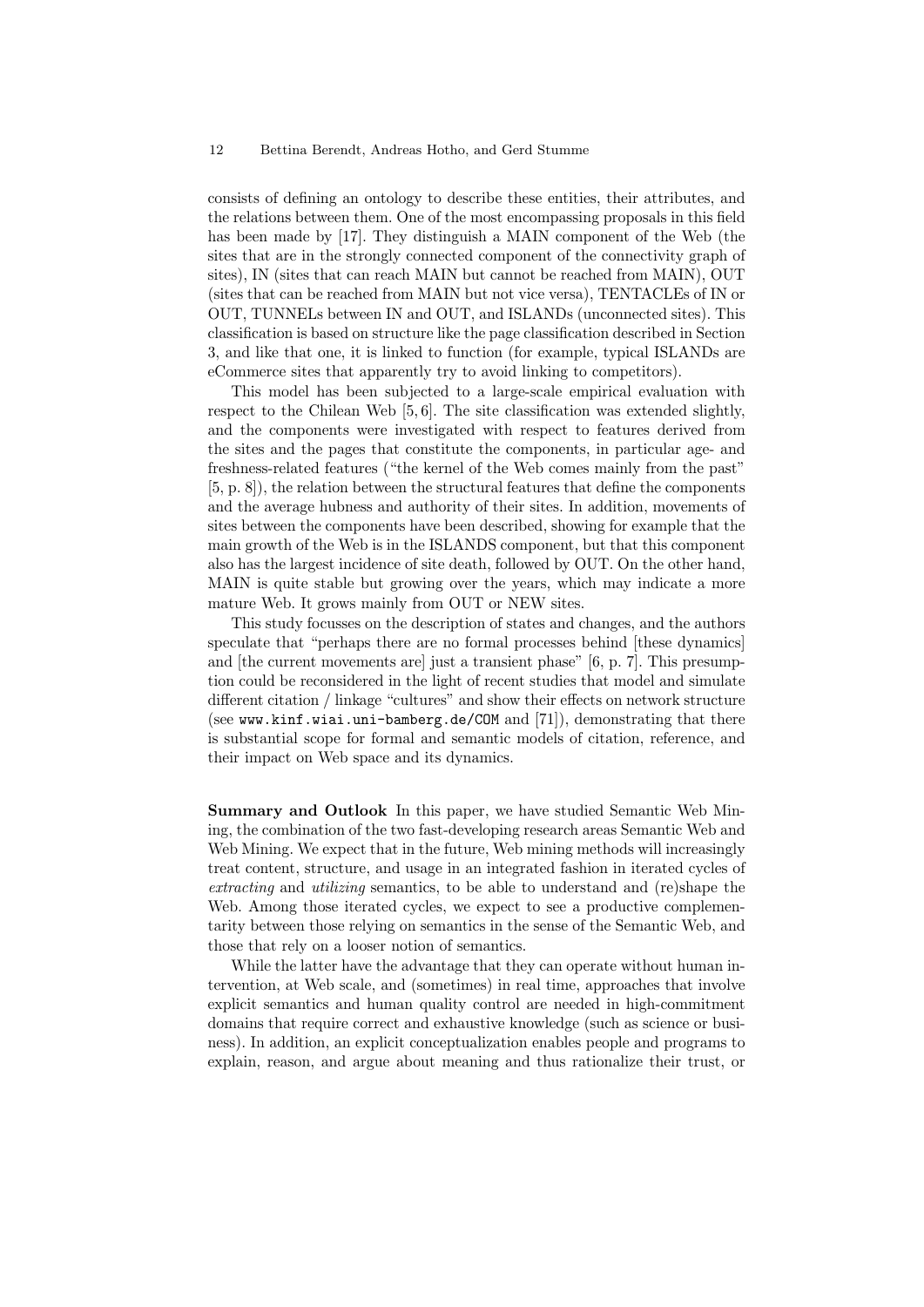lack of trust, in a system. Therefore, Semantic Web Mining is the best support for the development of principled feedback loops that consolidates the knowledge extracted by mining into information available for the Web at large. In addition, it will enable us to integrate results from machine learning and mass collaboration, and to reason about the newly-emerging objects in today's highly dynamic Web spaces.

### References

- 1. C.C. Aggarwal. Collaborative crawling: Mining user experiences for topical resource discovery. In [42], pages 423–428, 2002.
- 2. C.C. Aggarwal, F. Al-Garawi, and P.S. Yu. Intelligent crawling on the world wide web with arbitrary predicates. In Proceedings of the WWW Conference, 2001.
- 3. C.C. Aggarwal, S.C. Gates, and P.S. Yu. On the merits of building categorization systems by supervised clustering. In KDD'1999 - Proceedings of the Fifth ACM SIGKDD International Conference on Knowledge Discovery and Data Mining, pages 352–356, 1999.
- 4. S.S. Anand, M. Mulvenna, and K. Chevalier. On the deployment of web usage mining. In [9], pages 23–42. 2004.
- 5. Ricardo Baeza-Yates, Carlos Castillo, and Felipe Saint-Jean. Web dynamics, structure and page quality. In M. Levene and A. Poulovassilis, editors, Web Dynamics, pages 93–109. Springer, 2004.
- 6. Ricardo A. Baeza-Yates and Barbara Poblete. Dynamics of the chilean web structure. In Proceedings of the 3rd International Workshop on Web Dynamics at WWW 2004. New York, 18th May 2004, 2003.
- 7. P. Baldi, P. Frasconi, and P. Smyth, editors. Modeling the Internet and the Web. Probabilistic Methods and Algorithms. Wiley, Chichester, UK, 2003.
- 8. B. Berendt. Understanding and supporting volunteer contributors: The case of metadata and document servers. In [26], pages 106–109. 2005.
- 9. B. Berendt, A. Hotho, D. Mladenic, M. van Someren, M. Spiliopoulou, and G. Stumme, editors. Web Mining: From Web to Semantic Web. First European Web Mining Forum, EWMF 2003. Invited and Selected Revised Papers, volume 3209 of LNAI. Springer, Berlin, 2004.
- 10. B. Berendt, A. Hotho, D. Mladenic, M. van Someren, M. Spiliopoulou and, and G. Stumme. A roadmap for web mining: From web to semantic web. In [9], pages 1–22. 2004.
- 11. B. Berendt, A. Hotho, and G. Stumme. Usage mining for and on the semantic web. In [57], pages 461–480. 2004.
- 12. B. Berendt and M. Spiliopoulou. Analys of navigation behaviour in web sites integrating multiple information systems. The VLDB Journal,  $9(1):56-75$ , 2000.
- 13. Bettina Berendt, Andreas Hotho, and Gerd Stumme. Towards semantic web mining. In International Semantic Web Conference, pages 264–278, 2002.
- 14. Stephan Bloehdorn and Andreas Hotho. Text classification by boosting weak learners based on terms and concepts. In Proceedings of the Fourth IEEE International Conference on Data Mining. IEEE Computer Society Press, 2004.
- 15. E. Bozsak, M. Ehrig, S. Handschuh, A. Hotho, A. Maedche, B. Motik, D. Oberle, C. Schmitz, S. Staab, L. Stojanovic, N. Stojanovic, R. Studer, G. Stumme, Y. Sure, J. Tane, R. Volz, and V. Zacharias. Kaon - towards a large scale semantic web. In K. Bauknecht, A. Min Tjoa, and G. Quirchmayr, editors, E-Commerce and Web Technologies, Third International Conference, EC-Web 2002, Proceedings, volume 2455 of LNCS, pages 304–313, Berlin, 2002. Springer.
- 16. Sergey Brin and Lawrence Page. The anatomy of a large-scale hypertextual web search engine. WWW7 / Computer Networks, 30(1-7):107–117, 1998.
- 17. Andrei Z. Broder, Ravi Kumar, Farzin Maghoul, Prabhakar Raghavan, Sridhar Rajagopalan, Raymie Stata, Andrew Tomkins, and Janet L. Wiener. Graph structure in the web. WWW9 Computer Networks, 33(1-6):309–320, 2000.
- 18. B. Buchanan. Informed knowledge discovery: Using prior knowledge in discovery programs. In KDD 2000 – Proceedings of the Sixth ACM SIGKDD International Conference on Knowledge Discovery and Data Mining, Boston, MA, August 20-23, 2000, page 3, New York, 2000. ACM. 19. S. Chakrabarti. mining the web. Morgan Kaufmann, San Francisco, CA, 2003.
- 20. S. Chakrabarti, B. Dom, D. Gibson, J. Kleinberg, P. Raghavan, and S. Rajagopalan. Automatic
- resource compilation by analyzing hyperlink structure and associated text. In Proceedings of the 7th World-wide web conference (WWW7),  $30(1-7)$ , pages 65-74, 1998.
- 21. S. Chakrabarti, M. van den Berg, and B. Dom. Focused crawling: A new approach to topicspecific web resource discovery. Computer Networks, 31:1623-1640, 1999.
- 22. C. Chen. Information Visualisation and Virtual Environments. Springer, London, 1999.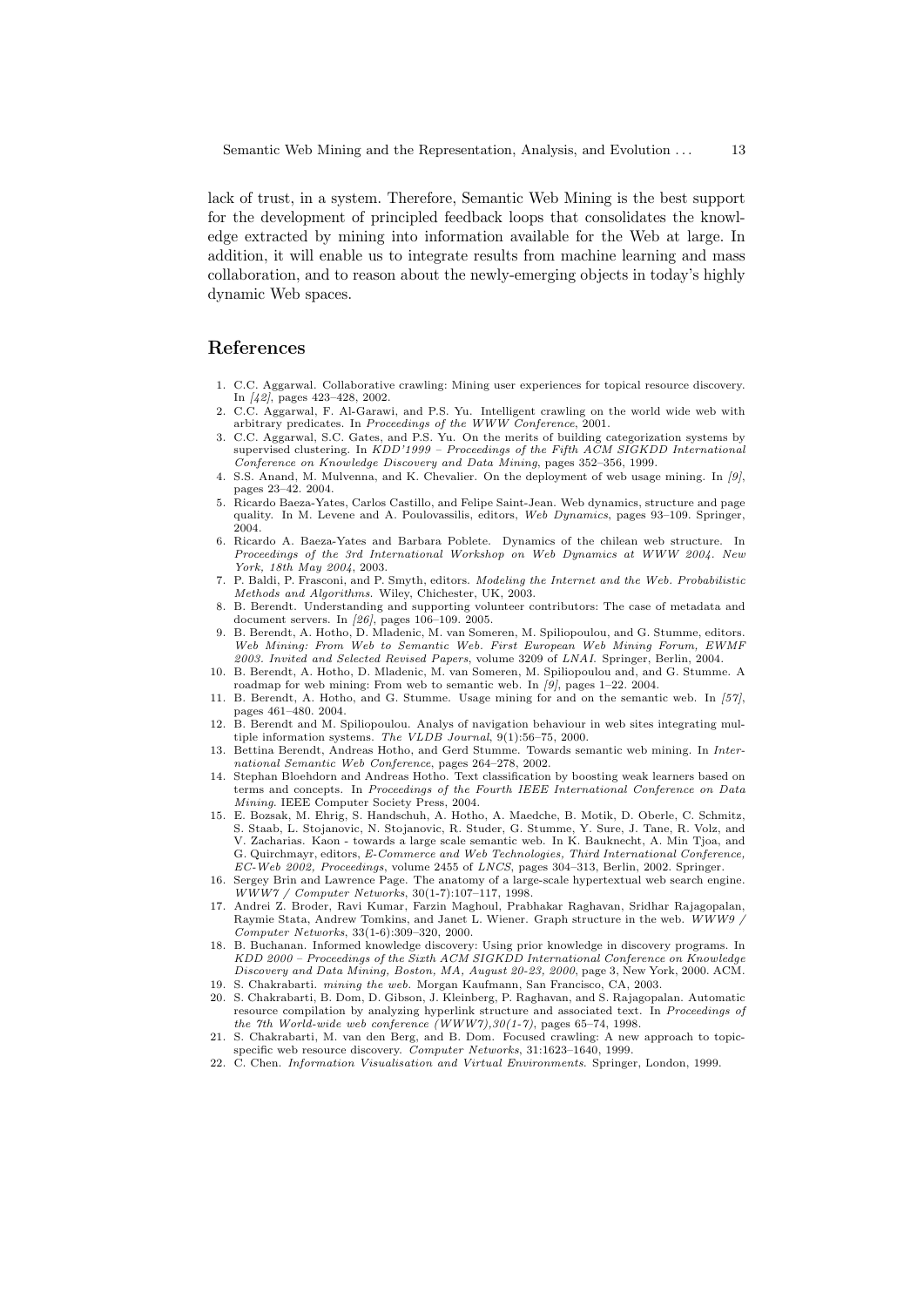- 23. E.H. Chi, P. Pirolli, K. Chen, and J. Pitkow. Using information scent to model user information needs and actions on the web. In Proceedings of the ACM CHI 2001 Conference on Human Factors in Computing Systems, pages 490–497, Amsterdam: ACM Press, 2001.
- 24. E.H. Chi, P. Pirolli, and J. Pitkow. The scent of a site: a system for analyzing and predicting information scent, usage, and usability of a web site. In Proceedings of the ACM CHI 2000 Conference on Human Factors in Computing Systems, pages 161–168, Amsterdam: ACM Press., 2000.
- 25. E.H. Chi, A. Rosien, and J. Heer. Intelligent discovery and analysis of web user traffic composition. In [74], pages 1–15, 2002.
- 26. T. Chklovski, P. Domingos, H. Lieberman, R. Mihalcea, and P. Singh, editors. Knowledge Collection from Volunteer Contributors. Papers from the AAAI 2005 Symposium, volume SS-05-03 of Technical Report. Menlo Park, CA: AAAI Press, 2005.
- 27. Timothy Chklovski. 1001 paraphrases: Incenting responsible contributions in collecting paraphrases from volunteers. In [26], pages 16–20. 2005.
- 28. Timothy Chklovski and Yolanda Gil. Towards managing knowledge collection from volunteer contributors. In [26], pages 21–27. 2005.
- 29. R. Cole and G. Stumme. Cem a conceptual email manager. In B. Ganter and G. W. Mineau, editors, Proc. ICCS 2000, volume 1867 of LNAI, pages 438-452. Springer, 2000.
- 30. R. Cooley, B. Mobasher, and J. Srivastava. Data preparation for mining world wide web browsing patterns. Journal of Knowledge and Information Systems, 1(1):5–32, 1999.
- 31. J. Cowie and Y. Wilks. Information extraction. In R. Dale, H. Moisl, and H. Somers, editors, Handbook of Natural Language Processing. Marcel Dekker, New York, 2000.
- 32. M. Craven, D. DiPasquo, D. Freitag, A. McCallum, T. Mitchell, K. Nigam, and S. Slattery. Learning to construct knowledge bases from the world wide web. Artificial Intelligence, 118(1-2):69–113, 2000.
- 33. J. Dean and M.R. Henzinger. Finding related pages in the world wide web. In Proceedings of the Eighth International World Wide Web Conference WWW-1999, Toronto, May 1999.
- 34. L. Ding, T. Finin, A. Joshi, R. Pan, R.S. Cost, Y. Peng, P. Riddivari, V. Doshi, and J. Sachs. Swoogle: a search and metadata engine for the semantic web. In Proc. of the 13th ACM Conference on Information and Knowledge Management, pages 652–659, 2004.
- 35. A. Doan, R. McCann, and W. Shen. Collaborative development of information integration systems. In [26], pages 34–41. 2005.
- 36. P. Domingos, C. Faloutsos, T. Senator, H. Kargupta, and L. Getoor, editors. KDD'2003 Proceedings of the Ninth ACM SIGKDD International Conference on Knowledge Discovery and Data Mining, New York, 2003. ACM.
- 37. O. Etzioni, M. Cafarella, D. Downey, A.-M. Popescu, T. Shaked, S. Soderland, D.S. Weld, and A. Yates. Methods for domain-independent information extraction from the web: An experimental comparison. In Proc. of the Nineteenth National Conference on Artificial Intelligence  $(AAAI-04)$ , pages 391–398, Menlo Park, CA, 2004. AAAI/MIT Press.
- 38. G. W. Flake, S. Lawrence, and C. L. Giles. Efficient identification of Web communities. In Proceedings of the Sixth ACM SIGKDD International Conference on Knowledge Discovery and Data Mining, pages 150–160, Boston, MA, 2000. ACM Press.
- 39. Asun Gomez-Perez, Juergen Angele, Mariano Fernandez-Lopez, V. Christophides, Athur Stutt, and York Sure. A survey on ontology tools. OntoWeb deliverable 1.3, Universidad Politecnia de Madrid, 2002.
- 40. T. R. Gruber. Towards Principles for the Design of Ontologies Used for Knowledge Sharing. In N. Guarino and R. Poli, editors, Formal Ontology in Conceptual Analysis and Knowledge Representation, Deventer, Netherlands, 1993. Kluwer.
- 41. Alon Y. Halevy and Jayant Madhavan. Corpus-based knowledge representation. In Georg Gottlob and Toby Walsh, editors, IJCAI-03, Proceedings of the Eighteenth International Joint Conference on Artificial Intelligence, Acapulco, Mexico, August 9-15, 2003, pages 1567–1572. Morgan Kaufmann, 2003.
- 42. D. Hand, D. Keim, and R. Ng, editors. KDD 2002 Proceedings of the Eighth ACM SIGKDD International Conference on Knowledge Discovery and Data Mining, New York, 2002. ACM.
- 43. Siegfried Handschuh and Steffen Staab. Authoring and annotation of web pages in CREAM. In Proc. Of WWW11. to appear, 2002.
- 44. Siegfried Handschuh, Steffen Staab, and Raphael Volz. On deep annotation. In Proc. of WWW- $2003$ , Budapest, Hungary, 05 2003.
- 45. Marti A. Hearst. Automatic acquisition of hyponyms from large text corpora. In COLING 1992, 14th International Conference on Computational Linguistics, August 23-28, 1992, Nantes, France., pages 539–545, 1992.
- 46. Andreas Heß, Eddie Johnston, and Nicholas Kushmerick. ASSAM: A tool for semi-automatically annotating web services with semantic metadata. In Proc. Intl. Semantic Web Conference  $(ISWC 2004)$ . Springer, 2004 (to appear).
- 47. Andreas Hess and Nicholas Kushmerick. Learning to attach semantic metadata to web services. In The Semantic Web – Proc. Intl. Semantic Web Conference (ISWC 2003), pages 258–273. Springer, 2003.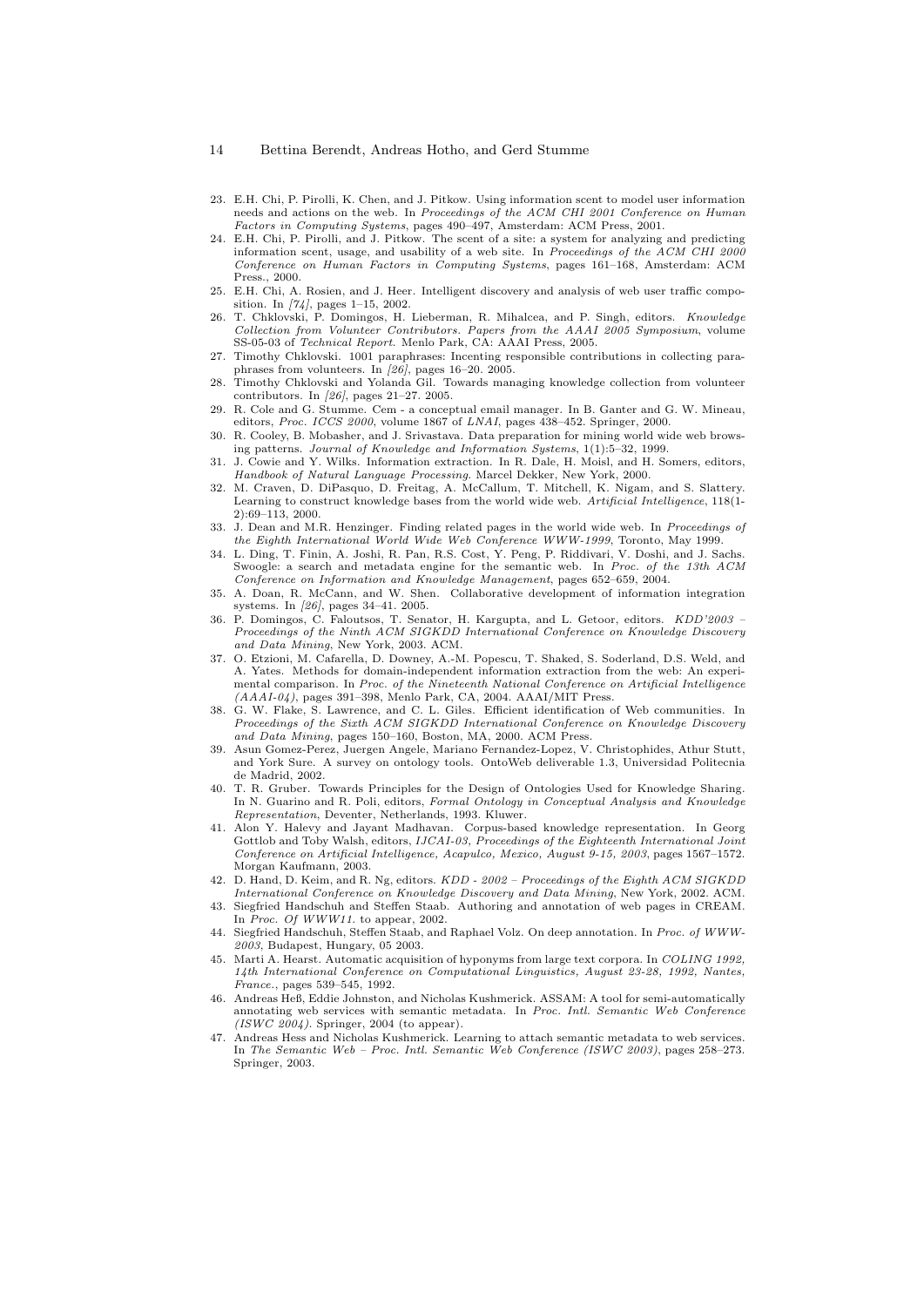- 48. Jerry Hobbs, Douglas Appelt, John Bear, David Israel, Megumi Kameyama, Mark Stickel, and Mabry Tyson. Fastus: A cascaded finite-state transducer for extracting information from natural-language text. In E. Roche and Y. Schabes, editors, Finite State Devices for Natural Language Processing. MIT Press, Cambridge MA, 1996.
- 49. I. Horrocks and J. A. Hendler, editors. The Semantic Web ISWC 2002, First International Semantic Web Conference, Proceedings, volume 2342 of LNCS. Springer, 2002.
- 50. A. Hotho, A. Maedche, and S. Staab. Ontology-based text clustering. In Proceedings of the IJCAI-2001 Workshop "Text Learning: Beyond Supervision", August, Seattle, USA, 2001.
- 51. A. Hotho, S. Staab, and G. Stumme. Explaining text clustering results using semantic structures. In [66], pages 217–228, 2003.
- 52. A. Hotho, S. Staab, and G. Stumme. Ontologies improve text document clustering. In Proc. of the ICDM 03, The 2003 IEEE International Conference on Data Mining, pages 541–544, 2003.
- 53. M. Hu and B. Liu. Mining and summarizing customer reviews. In [60], pages 695–700, 2004.
- 54. Frank van Harmelen Jeen Broekstra, Arjohn Kampman. Sesame: A generic architecture for storing and querying rdf and rdf schema. In [49], pages 54–68, 2002.
- 55. X. Jin, Y. Zhou, and B. Mobasher. Web usage mining based on probabilistic latent semantic analysis. In  $\frac{60}{1}$ , pages 197–205, 2004.
- 56. T. Joachims. Optimizing search engines using clickthrough data. In [42], pages 133–142, 2002. 57. H. Kargupta, A. Joshi, K. Sivakumar, and Y. Yesha, editors. Data Mining: Next Generation Challenges and Future Directions. AAAI/MIT Press, Menlo Park, CA, 2004.
- 58. C. Kemp and K. Ramamohanarao. Long-term learning for web search engines. In Proceedings of the 6th European Conference on Principles of Data Mining and Knowledge Discovery (PKDD 2002), pages 263–274, Berlin, 2002. Springer.
- 59. Jon M. Kleinberg. Authoritative sources in a hyperlinked environment. Journal of the ACM, 46(5):604–632, 1999.
- 60. R. Kohavi, J. Gehrke, W. DuMouchel, and J. Ghosh, editors. KDD'2004 Proceedings of the Tenth ACM SIGKDD International Conference on Knowledge Discovery and Data Mining, New York, 2004. ACM.
- 61. D. Koller and M. Sahami. Hierarchically classifying documents using very few words. In Proceedings of the 14th International Conference on Machine Learning (ML), Nashville, Tennessee, July 1997, pages 170–178, 1997.
- 62. R. Kosala and H. Blockeel. Web mining research: A survey. SIGKDD Explorations, 2(1), 2000.
- 63. A. Kralisch and B. Berendt. Language-sensitive search behaviour and the role of domain knowledge. submitted.
- 64. A. Kralisch and B. Berendt. Cultural determinants of search behaviour on websites. In Proceedings of the IWIPS 2004 Conference on Culture, Trust, and Design Innovation, pages 61–74, Vancouver, BC, 2004. Product & Systems Internationalisation, Inc.
- 65. A.H.F. Laender, B.A. Ribeiro-Neto, A.S. da Silva, and J.S. Teixeira. A brief survey of web data extraction tools.  $SIGMOD\ Record.$  31(2):84-93, 2002.
- 66. N. Lavrač, D. Gamberger, L. Todorovski, and H. Blockeel, editors. Proceedings of the 7th European Conference on Principles and Practice of Knowledge Discovery in Databases: PKDD  $2003$ , volume 2838 of LNAI, Berlin Heidelberg, 2003. Springer.
- 67. J. Lee, M. Podlaseck, E. Schonberg, and R. Hoch. Visualization and analysis of clickstream data of online stores for understanding web merchandising. Data Mining and Knowledge Discovery, 5(1/2):59–84, 2001.
- 68. A. Maedche. Ontology Learning for the Semantic Web. Kluwer, 2002.
- 69. A. Maedche, M. Ehrig, S. Handschuh, L. Stojanovic, and R. Volz. Ontology-focused crawling of documents and relational metadata. In Proceedings of the Eleventh International World Wide Web Conference WWW-2002, Hawaii, 2002.
- A. Maedche and S. Staab. Ontology learning for the semantic web. IEEE Intelligent Systems, 16(2):72–79, 2001.
- 71. Thomas Malsch, Christoph Schlieder, Peter Kiefer, Maren Lübcke, Rasco Perschke, Marco Schmitt, and Klaus Stein. Communication between process and structure: Modelling and simulating message-reference-networks with COM/TE. JASSS. submitted.
- 72. I. Mani and M.T. Maybury, editors. Advances in Automatic Text Summarization. The MIT Press, 1999.
- 73. Inderjeet Mani. Automatic Summarization, volume 3 of Natural Language Processing. John Benjamins Publishing Company, Amsterdam/Philadelphia, 2001.
- 74. B. Masand, M. Spiliopoulou, J. Srivastava, and O.R. Zaïane, editors. Workshop Notes of the Fourth WEBKDD Web Mining for Usage Patterns & User Profiles at KDD'2002, Edmonton, Alberta, Canada, July 23 2002. ACM.
- 75. P. Melville, R.J. Mooney, and R. Nagarajan. Content-boosted collaborative filtering. In Proceedings of the ACM SIGIR Workshop on Recommender Systems, Sep 2001.
- 76. E. Menasalvas, S. Millán, M.S. Pérez, E. Hochsztain, and A. Tasistro. An approach to estimate the value of user sessions using multiple viewpoints and goals. In  $\beta$ , pages 164–180. 2004.
- 77. Dunja Mladenic. Turning yahoo to automatic web-page classifier. In European Conference on Artificial Intelligence, pages 473–474, 1998.